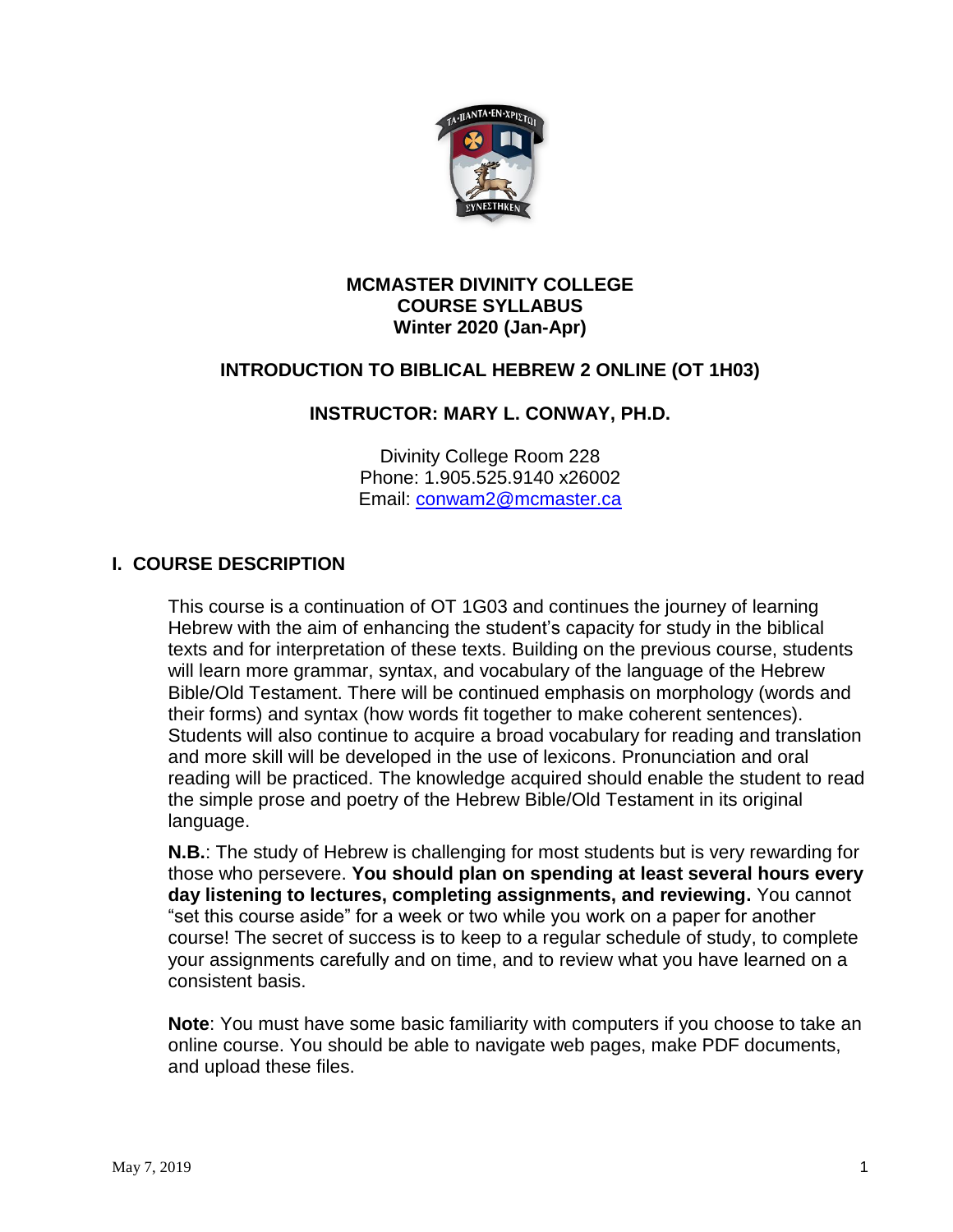### **II. LEARNING OUTCOMES**



# a. Knowing

- To continue to build a solid basic vocabulary of Classical Hebrew words
- To understand more of the basic forms of Hebrew words as they are used in various ways in sentences
- To further understand the use of grammars and dictionaries in translating Hebrew texts
- b. Being
	- To embrace the value of understanding the original language in exegeting the biblical text
	- To enrich one's understanding of another culture through knowledge of that culture's language
	- To deepen one's relationship with God through interacting with Scripture.

# c. Doing

- To further develop skill in translating texts from the Hebrew Scriptures
- To engage with the Scriptures in their original language and context

# **III. COURSE REQUIREMENTS**

### **A. REQUIRED TEXTS/MATERIALS (Also used in the introductory course.)**



Pratico, G. D., and M. V. Van Pelt. *Basics of Biblical Hebrew Grammar*. 2nd ed. Grand Rapids: Zondervan, 2007. ISBN: 978-0310270201

- Pratico, G. D., and M. V. Van Pelt. *Basics of Biblical Hebrew Workbook*. 2nd ed. Grand Rapids: Zondervan, 2007. ISBN: 978-0310270225
- Van Pelt, Miles V. *Basics of Biblical Hebrew Video Lectures: A Complete Course for the Beginner*. Grand Rapids: Zondervan, 2012. ASIN: 0310498244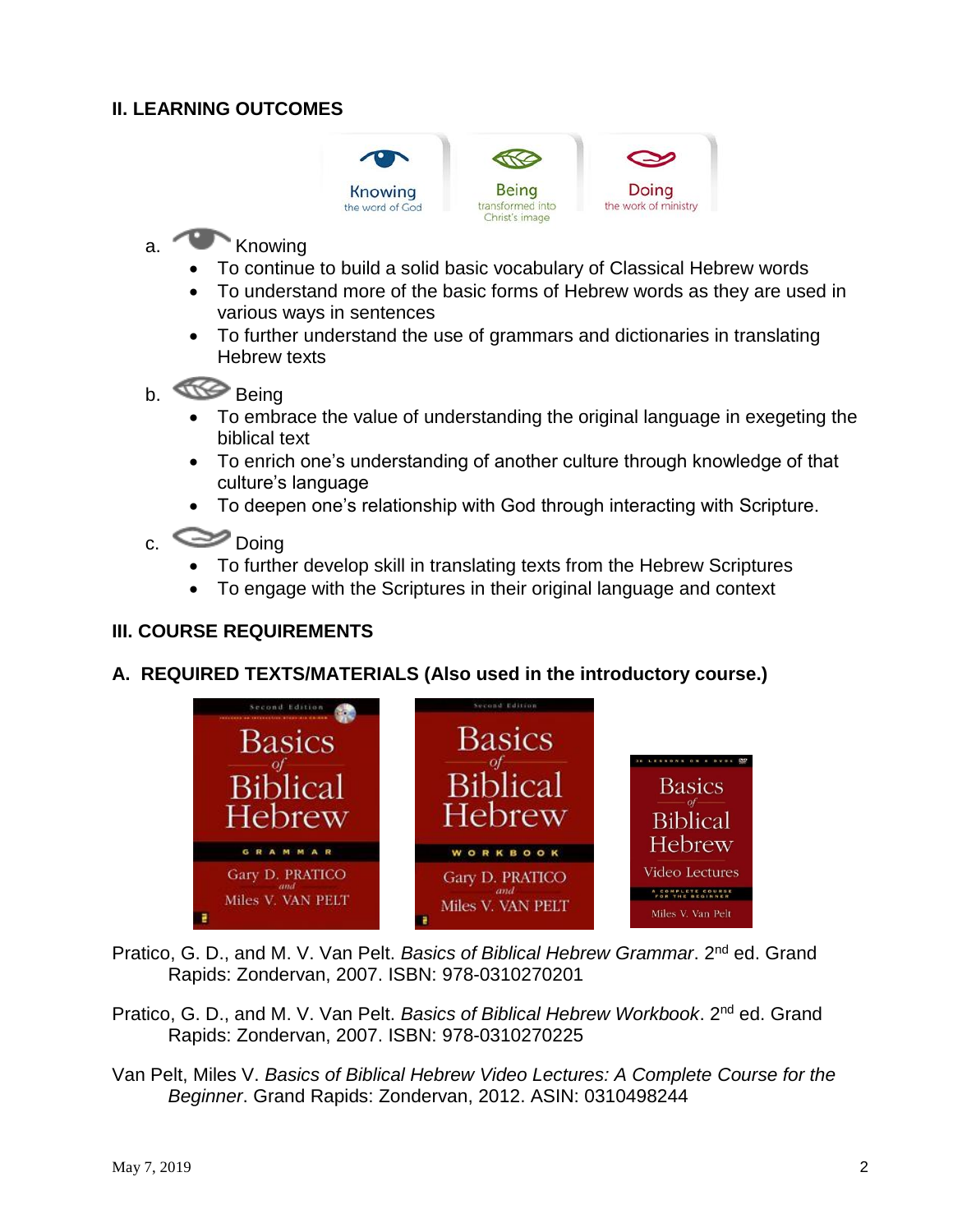

Edified by<br>David J. A. Clines

Clines, David J. A., David M. Stec, and Jacqueline C. R. De Roo. *The Concise Dictionary of Classical Hebrew*. Sheffield: Sheffield Phoenix, 2009. ISBN: 978-1906055790

**Note:** The **video lectures** may be purchased online from Amazon or Chapters-Indigo as a set of discs that covers both Hebrew 1 and 2, or purchased a download from <https://vimeo.com/ondemand/bbh> or from [https://www.christianbook.com/biblical](https://www.christianbook.com/biblical-hebrew-lectures-complete-course-beginner/9780310498247/pd/498247)[hebrew-lectures-complete-course-beginner/9780310498247/pd/498247.](https://www.christianbook.com/biblical-hebrew-lectures-complete-course-beginner/9780310498247/pd/498247) For the download options there is "instant delivery." They may also be available from other sources.



**Important Note**: A new 3<sup>rd</sup> edition of this text, workbook, lecture series, and vocabulary cards has just been published. The materials are basically the same, and either may be used. However, the vocabulary is slightly different, and part of Ch. 18 has been moved to Ch. 23. The new edition gives in-text glosses instead of footnotes. Be sure to purchase the same edition for all materials. Alternate vocabulary quizzes will be provided for those who purchase the  $3<sup>rd</sup>$  edition.

All required textbooks for this class are available from the College's book service, READ ON Bookstore, Room 145, McMaster Divinity College. Texts may be purchased on the first day of class. For advance purchase, you may contact READ ON Bookstore, 5 International Blvd, Etobicoke, Ontario M9W 6H3: phone 416.620.2934; fax 416.622.2308; email [books@readon.ca.](mailto:books@readon.ca) Other book services may also carry the texts.

### **B. COURSE WEBSITE**

A course website has been established on *Avenue to Learn,* also referred to as A2L, [\(http://Avenue.mcmaster.ca/\)](http://avenue.mcmaster.ca/) that contains learning resources and more detailed instructions. The link to this website will appear on A2L a few days before the course begins.

# **C. RECOMMENDED RESOURCES**

At least one aid to learning vocabulary is strongly recommended. The following are keyed to the course text:

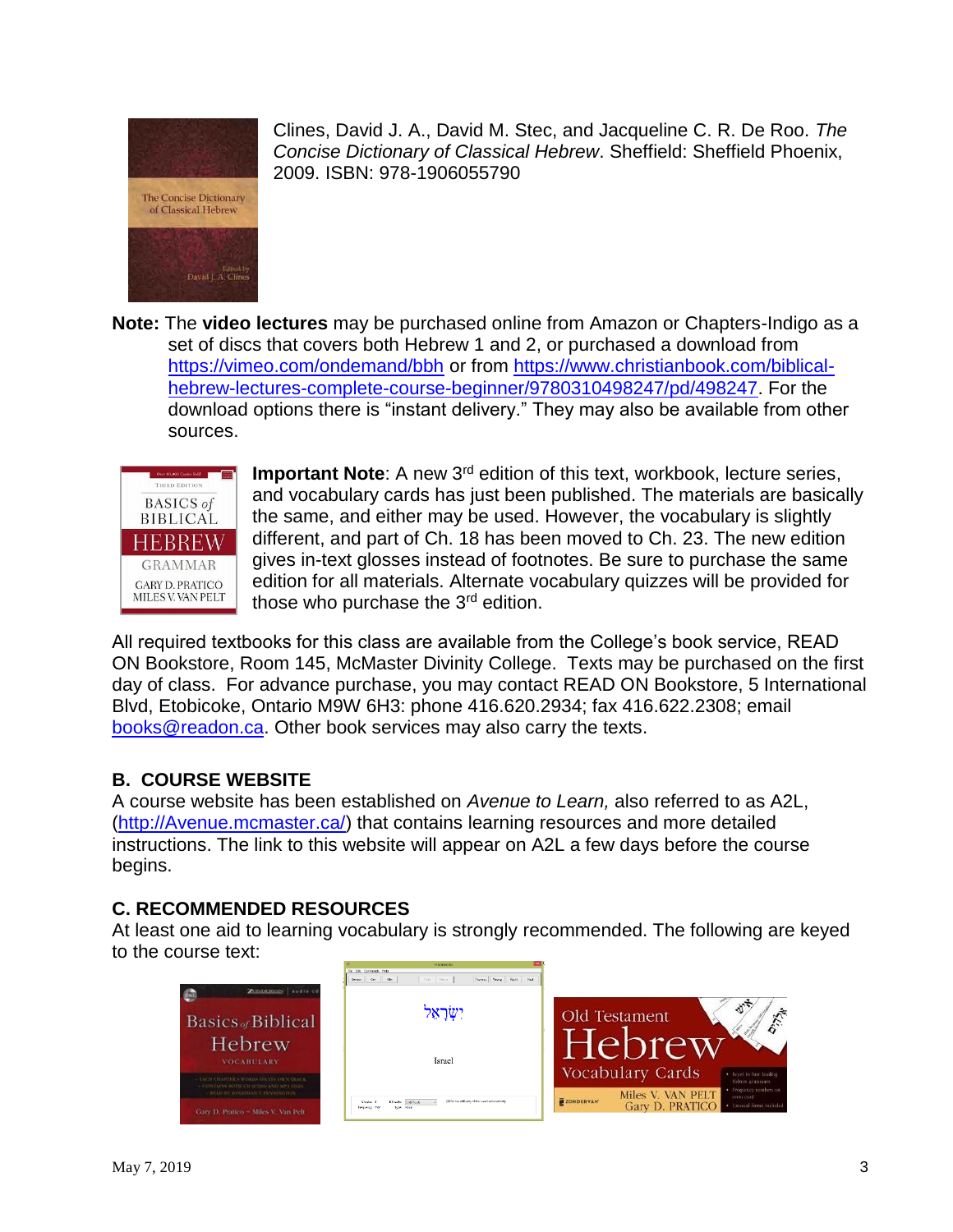1. Flashworks vocabulary learning computer program. This is a free download from [https://www.billmounce.com/flashworks.](https://www.billmounce.com/flashworks) It is also available on the CD that is included with some older printings of the text.

2. Old Testament Hebrew Vocabulary Cards. ISBN: 978-0310259862 (New ed. ISBN: 978- 0310534181)

3. Basics of Biblical Hebrew Vocabulary Audio CD: ISBN: 978-0310270744 (3rd ed. Audible Audiobook ASIN**:** B07LCSPFNT)

4. The Memrise app, which is available for iPhone and Android, also has an option for the BBH text.

### **D. ASSIGNMENTS AND GRADING**

**Note:** It is extremely important that you do not become dependent on Bible software programs as a substitute for learning. These programs cannot be used on tests and exams. You are **strongly** advised not to use these programs until later in the learning process.

| <b>Vocabulary Quizzes</b> | <b>10%</b> |
|---------------------------|------------|
| <b>Oral Reading</b>       | 5%         |
| <b>Workbook Exercises</b> | 20%        |
| <b>Term Test 1</b>        | 15%        |
| <b>Term Test 2</b>        | 20%        |
| <b>Final Exam</b>         | 30%        |
| <b>Total Grade</b>        | 100%       |

#### **Policy for Missed Quizzes, Tests, and Assignments:**

Further details for assignments are given on the *Avenue to Learn* website. There is some flexibility in when students take tests, but they must be completed by a deadline. It is essential in a language course that students do not fall behind if they are to be successful. Marks will be deducted for late assignments or delayed tests if there is no valid reason, such as major illness (a doctor's note may be required) or a major family crisis. The deduction will be 3% per day. If you have a valid reason to request an extension, please email me at [conwam2@mcmaster.ca](mailto:conwam2@mcmaster.ca) *before* the due date. Please schedule your time carefully.

**1. Vocabulary Quizzes: 10%.** Students will complete brief online quizzes on the vocabulary for each chapter.

**2. Oral Reading: 5%.** Students will be tested on their oral reading of a passage from Jonah, available from [http://www.animatedhebrew.com/jonah/jonah\\_01.html.](http://www.animatedhebrew.com/jonah/jonah_01.html) Details will be provided on *Avenue to Learn*.

**3. Workbook Exercises: 20%.** Each chapter in the textbook has a corresponding chapter in the workbook. Once a chapter has been covered by the video lecture and text, students must then complete the corresponding workbook pages. Students are required to complete a *minimum* of every other question (1, 3, 5 or a, c, e) in each exercise, plus any longer passages. Workbook exercises will be handed in for grading on a regular basis as indicated on the schedule below. This will be done as follows: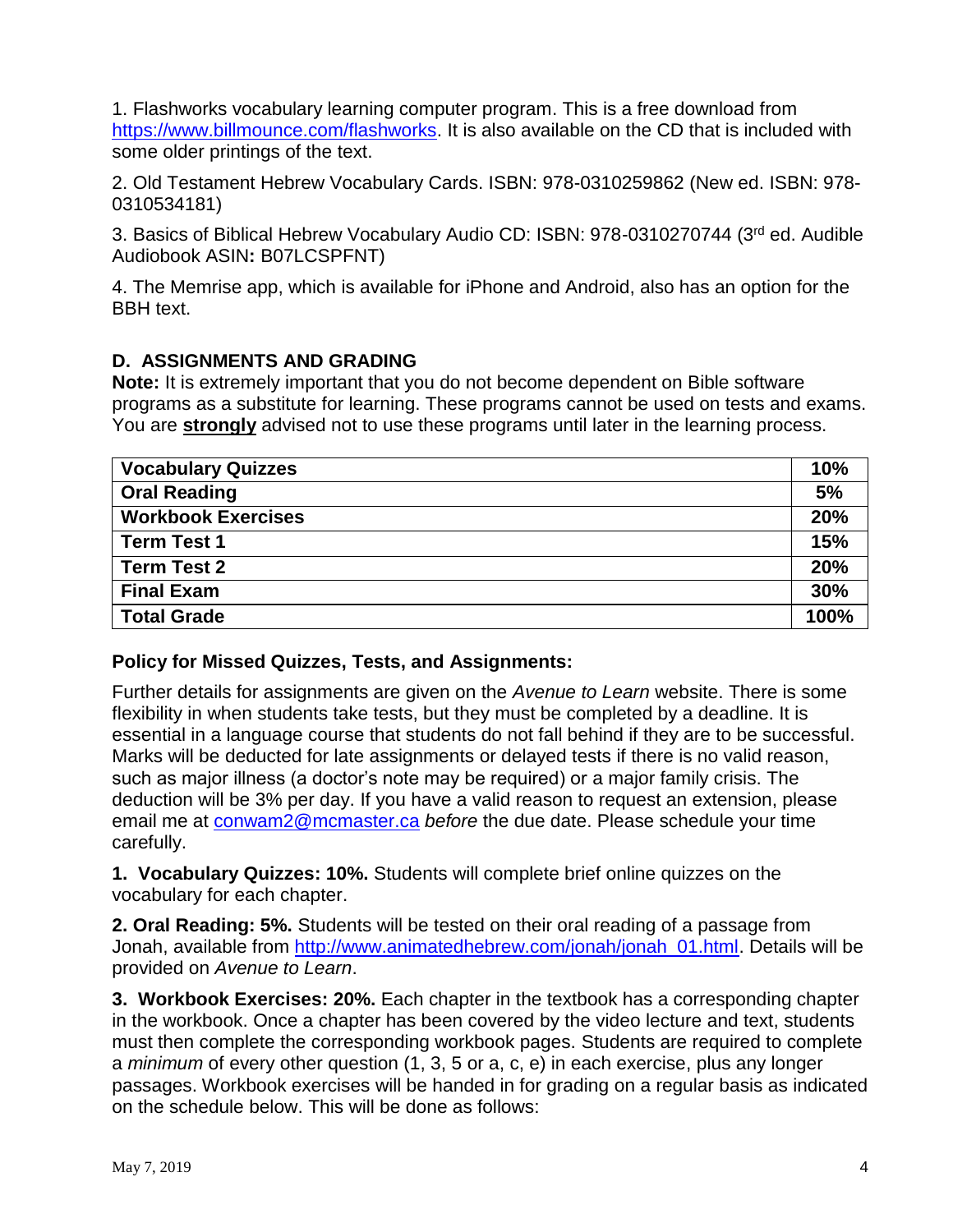The pages will be scanned or clearly photographed and uploaded as *one* PDF file (one workbook page to electronic page, right side up) to the Dropbox for that assignment (see A2L for more details). They will be returned to A2L within a week with comments. Every question will not be checked and corrected. Since you have an answer key and can consult the versions, you are expected to self-correct as part of the learning process. However, helpful feedback will be given.

**Important:** Students **must** show evidence in their workbooks of individual effort, such as parsing, highlighting, tentative translations, and corrections. Examples are given on the course website. You will be evaluated by the rubric on A2L; please check this before completing your workbook. **Do not** give in to the temptation to simply copy from an English translation; this is plagiarism. The only way to learn is by doing the translations yourself. However, **after** you have completed your translation as well as you can, **be sure** to check your translation against a good, recent, fairly literal translation such as the NASB.

**4. Term Test 1: 15%.** This will cover all material from Chapters 1 to 23 and will include vocabulary, grammar, parsing, and translations.

**5. Term Test 2: 20%.** This will cover all material from Chapters 1 to 30 and will include vocabulary, grammar, parsing, and translations.

**6. Final Exam: 30%.** Review materials will be provided. This will cover all material from Chapters 1 to 36 and will include vocabulary, grammar, parsing, and translations.

**Important:** Learning a language is a **cumulative process**. Students will be expected to know the material from Chapter 1 in the text up to the last chapter cited, including vocabulary, for all tests and exams.

**Note:** The tests and exam must be submitted by the due dates indicated below and must be completed within an allotted time. NOTE THAT ALL TERM TESTS AND THE EXAM, WHETHER DONE ON LINE, OFF SITE ON PAPER, OR AT THE COLLEGE ON PAPER, MUST BE PROCTORED. This is not necessary for vocabulary quizzes. Tests/exams may be completed in one of three ways:

(1) **At the College**: Students who live nearby may contact the instructor and arrange, at least a week before the exam, a mutually convenient time within the time frame to come in to the College to write the test/exam on paper. This option is not available for Spring/Summer courses.

(2) **Off Site On-line**: Note that this method of taking the tests/exam will limit you as to highlighting, circling, and making notes when you do your translations since the questions are on the screen.

(3) **Off Site on Paper**: Note that this method of taking the tests/exam allows you to highlight, circle, and make notes when you do your translations since the questions are on paper.

For (1) the professor/GA will proctor. For (2) and (3), students must choose a responsible person, such as a pastor or teacher, to proctor the exam. This person must be approved by the instructor and the Registrar of McMaster Divinity College and the proctor must be contacted by the college before the text/exam is taken. Please allow adequate time for this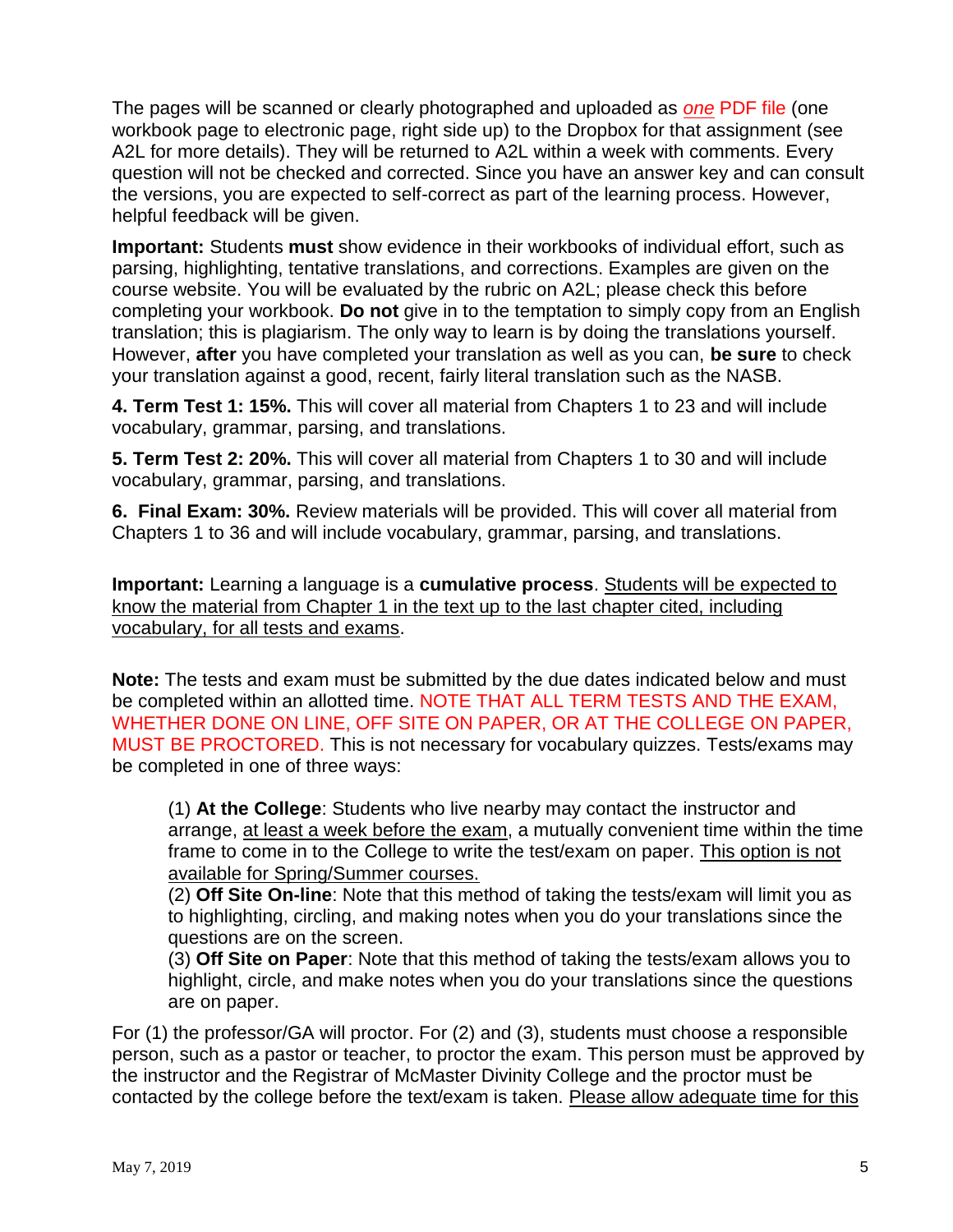to be arranged within the time frame; we must receive the proctor's name, position, and contact information (including email address) at least 10 days before the first test/exam is due to be written. The exam will be sent to this person, who will print the exam, be present with you when you write the exam to ensure that appropriate procedures are followed, and return the exam to us for grading. Be sure the proctor is willing to serve in this capacity, **and has adequate technical knowledge to scan and email PDFs**, before you send the information to us.

### **IV. CONTACT WITH THE INSTRUCTOR**

The instructor will be available via email, in person, by phone, or by Skype. Please do NOT use the built-in A2L email system, but the direct email address [conwam2@mcmaster.ca.](mailto:conwam2@mcmaster.ca) On the discussion page on A2L, the student will be able to interact with any other students who may be taking the course. No marks are assigned for participating in this discussion. The student is encouraged to schedule conversations with the instructor during the semester and is responsible for initiating this interaction. Remember, there are no "dumb questions"; questioning is a good way to engage in the learning process.

| <b>Wk</b>      | <b>Date</b>      | <b>Text</b>            | <b>Content</b>                                                    | <b>Wkbk/Tests</b>                                  | <b>Vocab Quizzes</b>                                 |
|----------------|------------------|------------------------|-------------------------------------------------------------------|----------------------------------------------------|------------------------------------------------------|
| 1              | Jan $6-$<br>10   | Ch. 18<br>$(Ch. 23)^1$ | Qal Imperative, Cohortative,<br>and Jussive                       |                                                    |                                                      |
| $\overline{2}$ | Jan 13-<br>17    | Ch. 19                 | Pronominal Suffixes on<br>Verbs                                   |                                                    | Vocabulary Quiz 1<br>(Ch. 1-18), Thurs, Jan<br>16.   |
| 3              | Jan 20-<br>24    | Ch. 20<br>Ch. 21       | <b>Qal Infinitive Construct</b><br><b>Qal Infinitive Absolute</b> |                                                    | Vocabulary Quiz 2<br>(Ch. 1-20), Thurs, Jan<br>23.   |
| 4              | Jan 27-<br>31    | Ch. 22<br>Ch. 23       | <b>Qal Participle</b><br>(Vocabulary Only)                        | Workbook Ch. 18-21<br>due by Wednesday,<br>Jan 29. |                                                      |
| 5              | Feb 3-<br>7      | Ch. 24<br>Ch. 25       | Niphal Stem, Strong Verbs<br>Niphal Stem, Weak Verbs              | Term Test 1 to Ch.<br>23 due by Friday,<br>Feb 7.  | Vocabulary Quiz 3<br>(Ch. 1-23), Monday,<br>Feb 3.   |
| 6              | Feb<br>$10 - 14$ | Ch. 26<br>Ch. 27       | Piel Stem, Strong Verbs<br>Piel Stem, Weak Verbs                  | Workbook Ch. 22-26<br>due by Friday, Feb<br>14.    | Vocabulary Quiz 4<br>(Ch. 1-25), Monday,<br>Feb 10.  |
| $\overline{7}$ | Feb<br>$17 - 21$ |                        | Thanksgiving,<br>Reading/Hybrid Week                              |                                                    |                                                      |
| 8              | Feb 24<br>$-28$  | Ch. 28<br>Ch. 29       | Pual Stem, Strong Verbs<br>Pual Stem, Weak Verbs                  |                                                    | Vocabulary Quiz 5<br>(Ch. 1-27), Tuesday,<br>Feb 25. |
| 9              | Mar $2-$<br>6    | Ch. 30                 | Hiphil Stem, Strong Verbs                                         | Workbook Ch. 27-30<br>due by Friday, Mar 6.        | Vocabulary Quiz 6<br>(Ch. 1-29), Tuesday,<br>Mar 3.  |

#### **V. COURSE SCHEDULE**

 $\overline{\phantom{a}}$ 

<sup>&</sup>lt;sup>1</sup> Ch. 23 pp. 261–63 contains the information for the Cohortative and Jussive in the 3<sup>rd</sup> edition, and should be read now.